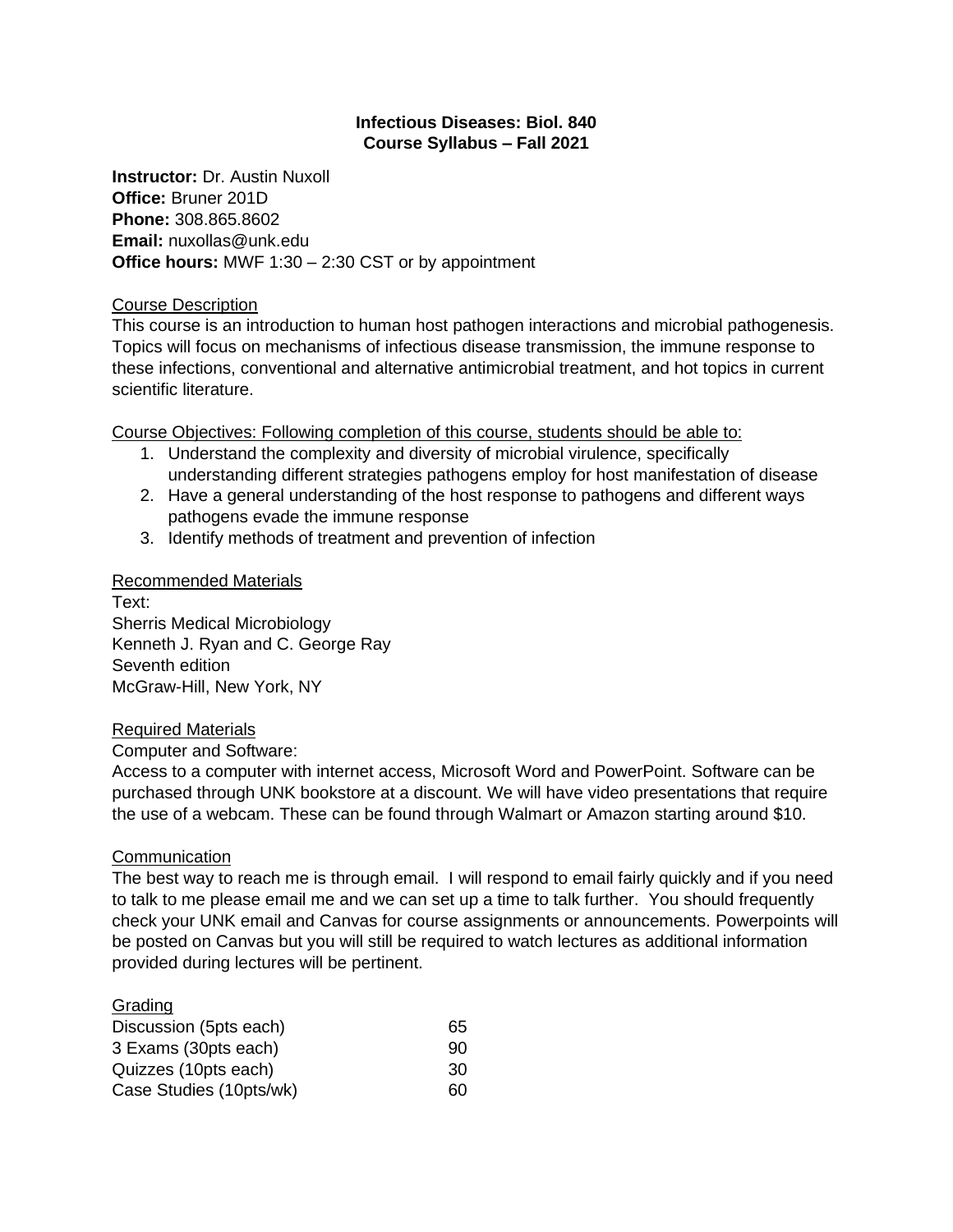| Presentations (10pts each) | 60  |
|----------------------------|-----|
| <b>Final Paper</b>         | 30  |
| Total                      | 335 |

Grades will be assigned using the Department of Biology standard grading scale: follows: A (93- 100%), A- (90-92%), B+ (88-89%), B (83-87%), B- (80-82%), C+ (78-79%), C (73-77%), C- (70- 72%), D+ (68-69%), D (63-67%), D- (60-62%), and F (below 60%).

#### **Discussion**

I will post questions on Canvas on Tuesdays and you will have until the following Monday to participate. To receive full credit, students must have significant contributions weekly on each discussion topic. Once we begin the student presentations (Week 5) you must have 5 meaningful comments on the presentations as well as one comment on each of the other topics posted. Your responses must contribute something new to the discussion and not simply restate what was mentioned in the previous response. References will be required to support your statement. Please be considerate of your classmates' responses, abusive comments or attacking other student's comments will not receive credit as comments should be constructive even if you strongly disagree with another student. Discussions will be posted and due as follows:

**Discussion 1: posted Tuesday, August 24; closes Monday, August 30 Discussion 2: posted Tuesday, August 30; closes Monday, September 6 Discussion 3: posted Tuesday, September 7; closes Monday, September 13 Discussion 4: posted Tuesday, September 21; closes Monday, September 27 Discussion 5: posted Tuesday, September 28; closes Monday, October 4 Discussion 6: posted Tuesday, October 5; closes Monday, October 11 Discussion 7: posted Tuesday, October 19; closes Monday, October 25 Discussion 8: posted Tuesday, October 26; closes Monday, November 1 Discussion 9: posted Tuesday, November 2; closes Monday, November 8 Discussion 10: posted Tuesday, November 9; closes Monday, November 15 Discussion 11: posted Tuesday, November 16; closes Monday, November 22 Discussion 12: posted Tuesday, November 30; closes Monday, December 6 Discussion 13: posted Tuesday, December 7; closes Monday, December 13**

#### Exams

Exams will consist of short answer questions in a take home format. Students will be given one week to complete the exam. These can be time-consuming depending on your expertise on the topic so please do not procrastinate. Exam dates are as follows:

#### **Exam 1: available Tuesday, Sept 14; due Monday, Sept 20 at 11:59 p.m. CST. Exam 2: available Tuesday, Oct 12; due Monday, Oct 18 at 11:59 p.m. CST. Exam 3: available Tuesday November 9; due Monday, November 15 at 11:59 p.m. CST.**

#### Quizzes

Each quiz will consist of short answer, multiple choice, and true/false questions. You will be presented one question at a time and once answered you will not be able to return to previous questions. Quizzes will be administered through canvas in an online timed format. Material for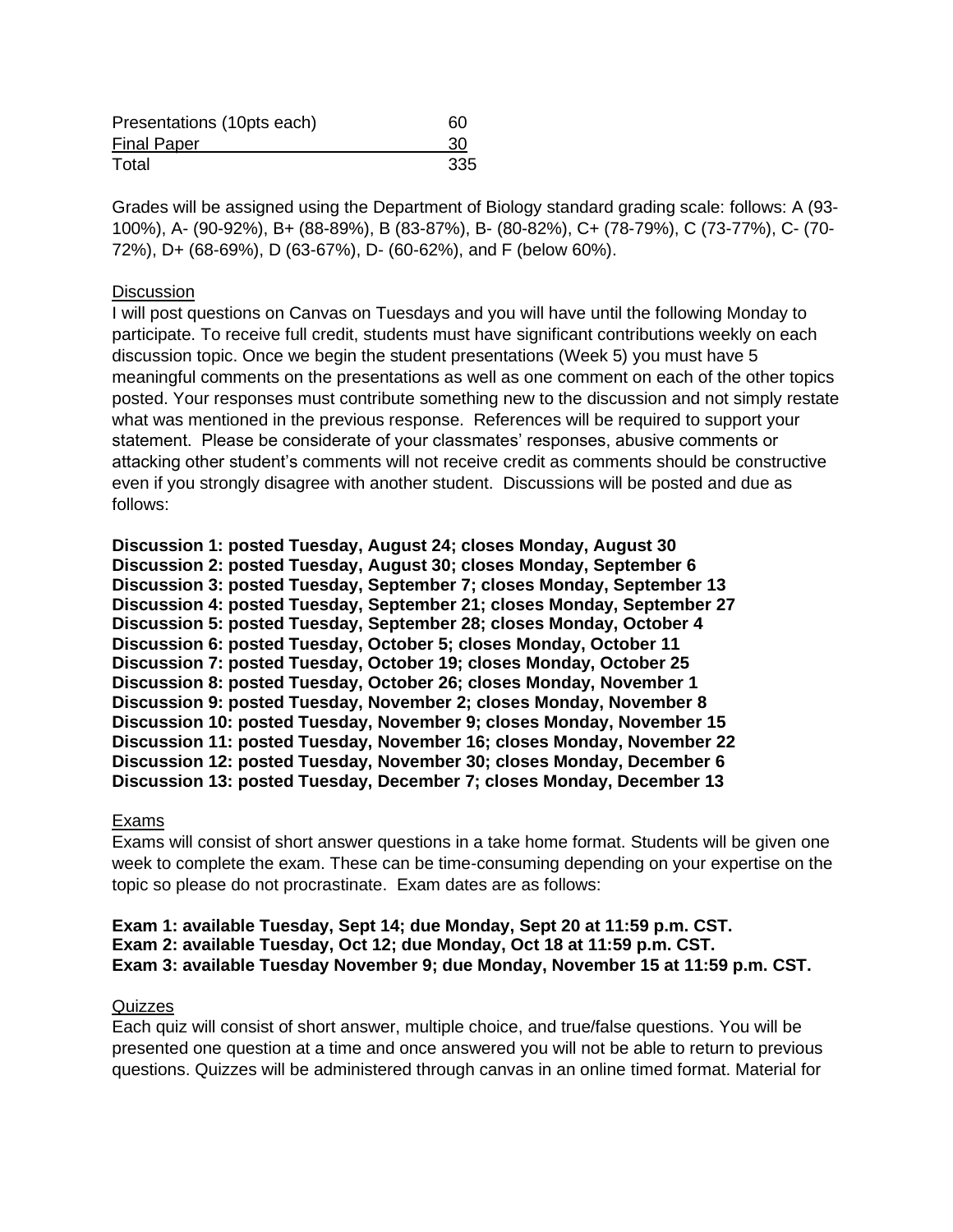the quizzes will directly come from the lectures and will cover two weeks of material. Quiz dates are as follows:

**Quiz 1: available Tuesday, Aug 31; due Monday, Sept 6 at 11:59 p.m. CST. Quiz 2: available Tuesday, Sept 7; due Monday, Sept 13 at 11:59 p.m. CST. Quiz 3: available Tuesday, Sept 14; due Monday, Sept 20 at 11:59 p.m. CST.**

#### Case Studies

For the case study assignments, students will work in groups, and each group is assigned the same case study. Everyone in the group needs to participate and students that do not contribute to their group will not receive credit for that assignment. The same guidelines for discussion also apply to participation with the case studies.

**Case Study 1: posted September 20; closed September 27 Case Study 2: posted September 27; closed October 4 Case Study 3: posted October 4; closed October 11 Case Study 4: posted October 18; closed October 25 Case Study 5: posted October 25; closed November 1 Case Study 6: posted November 1; closed November 8**

#### Disease Presentation

Students will be responsible for a combination of 2 bacterium, virus, and parasite/fungi. Pathogens will be assigned the week of August 30<sup>th</sup>. Students will create a PowerPoint presentation each week (approximately 5 minutes in length) and write a case study paper on one of their pathogens. Students will be responsible for reviewing **five** student presentations during each week. Final case study papers will be due **December 13 th by 11:59 pm CST.**

#### Academic Dishonesty

Plagiarism will not be tolerated, please refer to the student handbook or ask me for more clarification on the subject if unsure what constitutes plagiarism. It is expected students work independently on assignments unless otherwise stated by the instructor. Group work where not specified will be considered cheating and students will receive a zero for that assignment. Multiple offenses will result in the student(s) receiving a failing grade for the course and possible removal from the program.

## Withdraw (W) and Incomplete (I)

In unusual circumstances beyond the student's control, an incomplete (I) may be issued. The (I) is issued as a final grade with the student having 12 months to complete the necessary work. If the coursework is not completed in this time the (I) will be converted to a failing grade (F) on the student's transcript. Students may withdraw from the course before 9 weeks have been completed and a (W) will appear on the transcript. Students are responsible for filling out the necessary paperwork to complete this process. Instructors are not able to withdraw students. If the student drops the class, the (W) will not contribute to the student's overall GPA.

## Student Accommodations

## **Students with Disabilities**

It is the policy of the University of Nebraska at Kearney to provide flexible and individualized reasonable accommodation to students with documented disabilities. To receive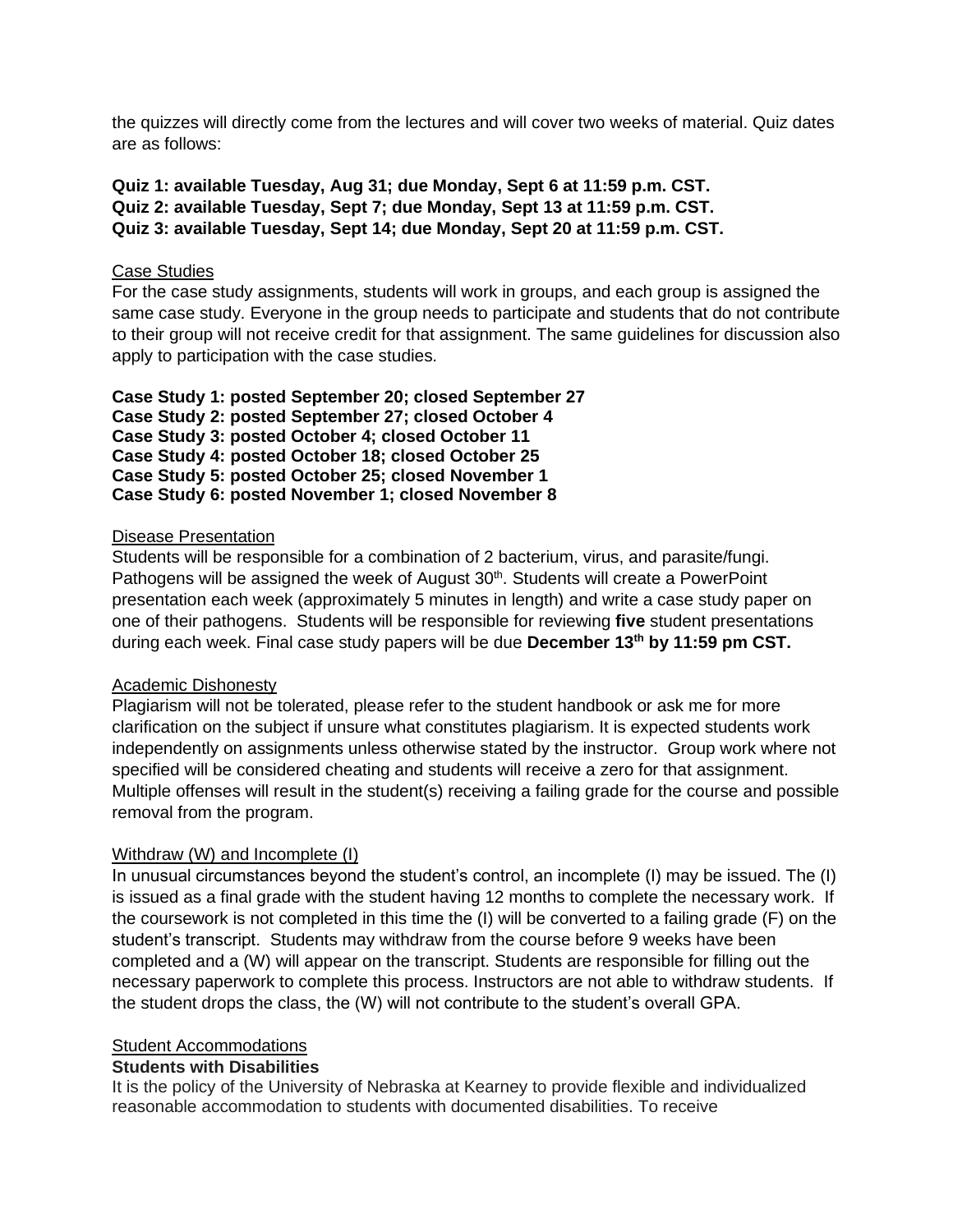accommodation services for a disability, students must be registered with the UNK Disabilities Services for Students (DSS) office, 175 Memorial Student Affairs Building, 308-865-8214 or by email [unkdso@unk.edu](mailto:unkdso@unk.edu)

## **UNK Statement of Diversity & Inclusion:**

UNK stands in solidarity and unity with our students of color, our Latinx and international students, our LGBTQIA+ students and students from other marginalized groups in opposition to racism and prejudice in any form, wherever it may exist. It is the job of institutions of higher education, indeed their duty, to provide a haven for the safe and meaningful exchange of ideas and to support peaceful disagreement and discussion. In our classes, we strive to maintain a positive learning environment based upon open communication and mutual respect. UNK does not discriminate on the basis of race, color, national origin, age, religion, sex, gender, sexual orientation, disability or political affiliation. Respect for the diversity of our backgrounds and varied life experiences is essential to learning from our similarities as well as our differences. The following link provides resources and other information regarding D&I: <https://www.unk.edu/about/equity-access-diversity.php>

## **Students Who are Pregnant**

It is the policy of the University of Nebraska at Kearney to provide flexible and individualized reasonable accommodation to students who are pregnant. To receive accommodation services due to pregnancy, students must contact Cindy Ference in Student Health, 308-865-8219. The following link provides information for students and faculty regarding pregnancy rights. [http://www.nwlc.org/resource/pregnant-and-parenting-students-rights-faqs-college-and](https://urldefense.proofpoint.com/v2/url?u=http-3A__www.nwlc.org_resource_pregnant-2Dand-2Dparenting-2Dstudents-2Drights-2Dfaqs-2Dcollege-2Dand-2Dgraduate-2Dstudents&d=DwMFAg&c=Cu5g146wZdoqVuKpTNsYHeFX_rg6kWhlkLF8Eft-wwo&r=BJkIhAaMtWY7PlqIhIOyVw&m=RgBL3s2VNHfvD5ReMK2q_PhwYU8dbEt1vxs1BO4WkpQ&s=MmB91XAzaW-E7UPMXPGx9tWJQbTWJYyYzM8gLjhEzQ0&e=)[graduate-students](https://urldefense.proofpoint.com/v2/url?u=http-3A__www.nwlc.org_resource_pregnant-2Dand-2Dparenting-2Dstudents-2Drights-2Dfaqs-2Dcollege-2Dand-2Dgraduate-2Dstudents&d=DwMFAg&c=Cu5g146wZdoqVuKpTNsYHeFX_rg6kWhlkLF8Eft-wwo&r=BJkIhAaMtWY7PlqIhIOyVw&m=RgBL3s2VNHfvD5ReMK2q_PhwYU8dbEt1vxs1BO4WkpQ&s=MmB91XAzaW-E7UPMXPGx9tWJQbTWJYyYzM8gLjhEzQ0&e=)

# **Reporting Student Sexual Harassment, Sexual Violence or Sexual Assault**

Reporting allegations of rape, domestic violence, dating violence, sexual assault, sexual harassment, and stalking enables the University to promptly provide support to the impacted student(s), and to take appropriate action to prevent a recurrence of such sexual misconduct and protect the campus community. Confidentiality will be respected to the greatest degree possible. Any student who believes she or he may be the victim of sexual misconduct is encouraged to report to one or more of the following resources:

## **Local Domestic Violence, Sexual Assault Advocacy Agency** 308-237-2599

## **Campus Police (or Security)** 308-865-8911

## **Title IX Coordinator** 308-865-8655

Retaliation against the student making the report, whether by students or University employees, will not be tolerated.

| Preparation for | Dates        | <b>Schedule</b>                      |
|-----------------|--------------|--------------------------------------|
| class           |              |                                      |
|                 | August 23    | Lecture 0: Syllabus                  |
| Chapter 1       | August 25    | Lecture 1: Introduction to ID        |
| Chapter 5       | August 27    | Lecture 2: Host-Parasite Interaction |
| Chapter 2       | August 30    | Lecture 3: Innate Immunity           |
|                 | September 1  | Lecture 4: Adaptive Immunity         |
|                 | September 3  | Lecture 5: Vaccination               |
|                 | September 6  | <b>Labor Day Break</b>               |
|                 | September 8  | Lecture 6: Antibiotics               |
|                 | September 10 | Lecture 7: Antibiotic Resistance     |